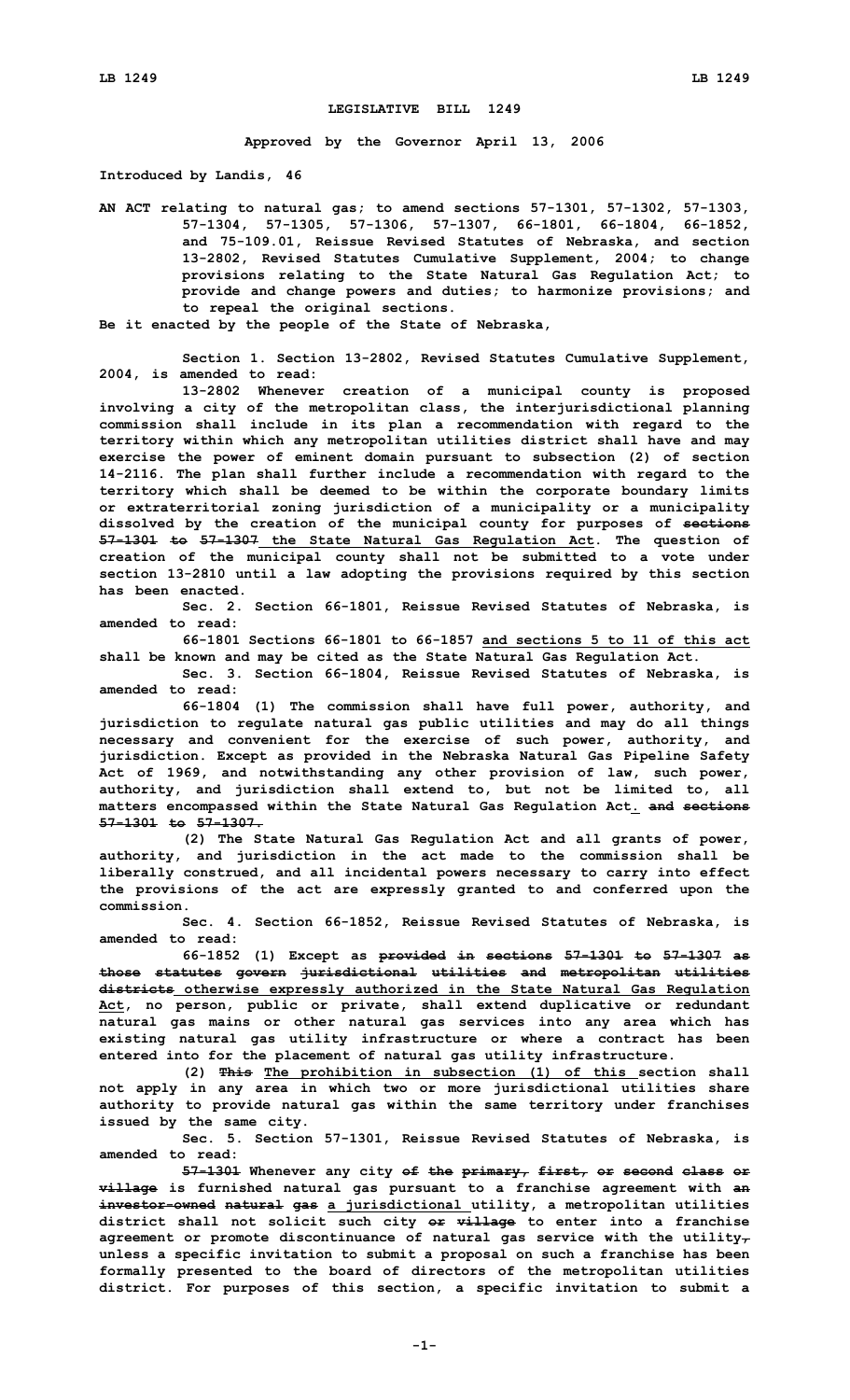**proposal shall mean means <sup>a</sup> resolution adopted by <sup>a</sup> city council of <sup>a</sup> city of the primary, first, or second class or the board of trustees of <sup>a</sup> village the governing body of the city.**

**Whenever <sup>a</sup> specific invitation to submit <sup>a</sup> proposal is received by the board of directors of <sup>a</sup> metropolitan utilities district, the invitation will be considered by the board at its next regularly scheduled monthly meeting.**

**Sec. 6. Section 57-1302, Reissue Revised Statutes of Nebraska, is amended to read:**

**57-1302 Sections 57-1303 to 57-1307 5 to 11 of this act shall be applicable to an investor-owned natural gas <sup>a</sup> jurisdictional utility only when it is operating in <sup>a</sup> county in which there is located the natural gas service area, or portion of the natural gas service area, of <sup>a</sup> metropolitan utilities district and only with regard to matters arising within any such county. Within the limits of <sup>a</sup> municipal county, the provisions of sections 57-1301 to 57-1307 5 to 11 of this act shall be applicable to the extent and in the manner provided by the Legislature as required by section 13-2802.**

**Sec. 7. Section 57-1303, Reissue Revised Statutes of Nebraska, is amended to read:**

**57-1303 No investor-owned natural gas jurisdictional utility or metropolitan utilities district may extend or enlarge its natural gas service area or extend or enlarge its natural gas mains or natural gas services unless it is in the public interest to do so. In determining whether or not an extension or enlargement is in the public interest, the district or the utility shall consider the following:**

**(1) The economic feasibility of the extension or enlargement;**

**(2) The impact the enlargement will have on the existing and future natural gas ratepayers of the metropolitan utilities district or the investor-owned natural gas jurisdictional utility;**

**(3) Whether the extension or enlargement contributes to the orderly development of natural gas utility infrastructure;**

**(4) Whether the extension or enlargement will result in duplicative or redundant natural gas utility infrastructure; and**

**(5) Whether the extension or enlargement is applied in <sup>a</sup> nondiscriminatory manner.**

**Sec. 8. Section 57-1304, Reissue Revised Statutes of Nebraska, is amended to read:**

**57-1304 In determining whether an enlargement or extension of <sup>a</sup> natural gas service area, natural gas mains, or natural gas services is in the public interest pursuant to section 57-1303 7 of this act, the following shall constitute rebuttable presumptions:**

**(1) Any enlargement or extension by <sup>a</sup> metropolitan utilities district within <sup>a</sup> city of the metropolitan class or its extraterritorial zoning jurisdiction is in the public interest;**

**(2) Any enlargement or extension by an investor-owned natural gas <sup>a</sup> jurisdictional utility within <sup>a</sup> city other than <sup>a</sup> city of the primary, first, or second class or village metropolitan class in which it serves natural gas on <sup>a</sup> franchise basis or its extraterritorial zoning jurisdiction is in the public interest; and**

**(3) Any enlargement or extension by <sup>a</sup> metropolitan utilities district within its statutory boundary or within <sup>a</sup> city of the first or second class or village other than <sup>a</sup> city of the metropolitan or primary class in which it serves natural gas on <sup>a</sup> franchise basis or its extraterritorial zoning jurisdiction is in the public interest.**

**Any enlargement or extension by <sup>a</sup> metropolitan utilities district within the boundaries of <sup>a</sup> city of the metropolitan class involving the exercise of the power of eminent domain pursuant to subsection (2) of section 14-2116 shall, by reason of such exercise, be conclusively determined to be in the public interest.**

**Sec. 9. Section 57-1305, Reissue Revised Statutes of Nebraska, is amended to read:**

**57-1305 <sup>A</sup> metropolitan utilities district or investor-owned natural gas jurisdictional utility shall not extend duplicative or redundant interior natural gas mains or natural gas services into <sup>a</sup> subdivision, whether residential, commercial, or industrial, which has existing natural gas utility infrastructure or which has contracted for natural gas utility infrastructure with another utility.**

**Sec. 10. Section 57-1306, Reissue Revised Statutes of Nebraska, is amended to read:**

**57-1306 If the investor-owned natural gas (1) Except as provided in subsections (2) and (3) of this section, no jurisdictional utility or the metropolitan utilities district disagrees with <sup>a</sup> determination by an**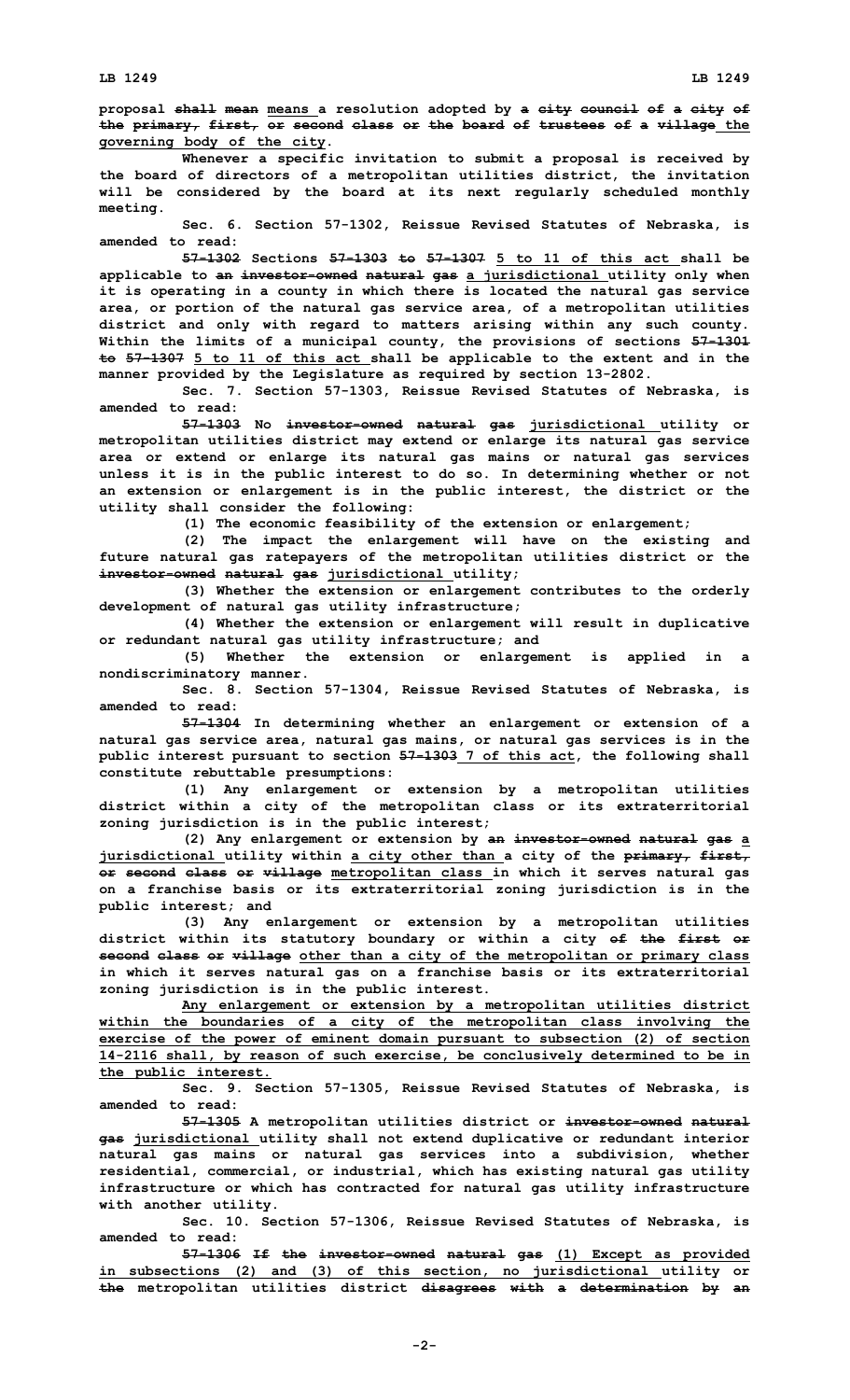**investor-owned natural gas utility or <sup>a</sup> metropolitan utilities district that <sup>a</sup> proposing to extend or enlarge its natural gas service area or extend or enlarge its natural gas mains or natural gas services after the effective date of this act shall undertake or pursue such extension or enlargement until the proposal has been submitted to the commission for its determination that the proposed extension or enlargement is in the public interest. Any proposal for extension or enlargement shall be filed with the commission, and the commission shall promptly make such application public in such manner as the commission deems appropriate. The commission shall schedule the matter , the matter may be submitted to the Public Service Commission for hearing and determination in the county where the extension or enlargement is proposed, and the matter shall be subject to the applicable procedures provided in the State Natural Gas Regulation Act and sections 75-112, 75-129, and 75-134 to 75-136. In making <sup>a</sup> determination whether <sup>a</sup> proposed extension or enlargement is in the public interest, the commission shall consider the factors set forth in sections 7 and 8 of this act. 57-1303 and 57-1304. The commission shall have no jurisdiction over <sup>a</sup> metropolitan utilities district or natural gas utility beyond the determination of disputes brought before it under sections 57-1301 to 57-1307. Ratepayers of the investor-owned natural gas jurisdictional utility or the metropolitan utilities district shall have the right to appear and present testimony before the commission on any matter submitted to the commission under sections 57-1301 to 57-1307 5 to 11 of this act and shall have such testimony considered by the commission in arriving at its determination.**

**(2) If any metropolitan utilities district proposes to extend or enlarge its system within the corporate boundaries of the city of the metropolitan class it serves or within the boundaries of the extraterritorial zoning jurisdiction of such city, the metropolitan utilities district may pursue such extension or enlargement without the need for commission approval or the requirement to file and request permission to pursue such extension or enlargement.**

**(3) If no person or entity has filed with the commission <sup>a</sup> protest alleging that the proposed extension or enlargement is not in the public interest within fifteen business days after the date upon which the application was made public, the enlargement or extension shall be conclusively presumed to be in the public interest and the jurisdictional utility or metropolitan utilities district may proceed with the extension or enlargement without further commission action.**

**Sec. 11. Section 57-1307, Reissue Revised Statutes of Nebraska, is amended to read:**

**57-1307 All books, records, vouchers, papers, contracts, engineering designs, and any other data of the metropolitan utilities district relating to the public interest of an extension or enlargement of natural gas mains or natural gas services or relating to natural gas service areas, whether in written or electronic form, shall be open and made available for public inspection, investigation, comment, or protest upon reasonable request during business hours, except that such books, records, vouchers, papers, contracts, designs, and other data shall be subject to section 84-712.05. Any books, records, vouchers, papers, contracts, designs, or other data not made available to the metropolitan utilities district or an investor-owned natural gas jurisdictional utility with regard to <sup>a</sup> proceeding before the commission regarding matters arising pursuant to sections 5 to 11 of this act shall not be considered by the Public Service Commission commission in determining whether an enlargement or extension is in the public interest.**

**Sec. 12. Section 75-109.01, Reissue Revised Statutes of Nebraska, is amended to read:**

**75-109.01 Except as otherwise specifically provided by law, the Public Service Commission shall have jurisdiction, as prescribed, over the following subjects:**

**(1) Common carriers, generally, pursuant to sections 75-101 to 75-158;**

**(2) Grain pursuant to the Grain Dealer Act and the Grain Warehouse Act and sections 89-1,104 to 89-1,108;**

**(3) Manufactured homes and recreational vehicles pursuant to the Uniform Standard Code for Manufactured Homes and Recreational Vehicles;**

**(4) Modular housing units pursuant to the Nebraska Uniform Standards for Modular Housing Units Act;**

**(5) Motor carrier registration and safety pursuant to sections 75-301 to 75-322, 75-369.03, 75-370, 75-371, 75-383, and 75-384;**

**(6) Pipeline carriers and rights-of-way pursuant to the State Natural Gas Regulation Act and sections 57-1301 to 57-1307 and 75-501 to 75-503;**